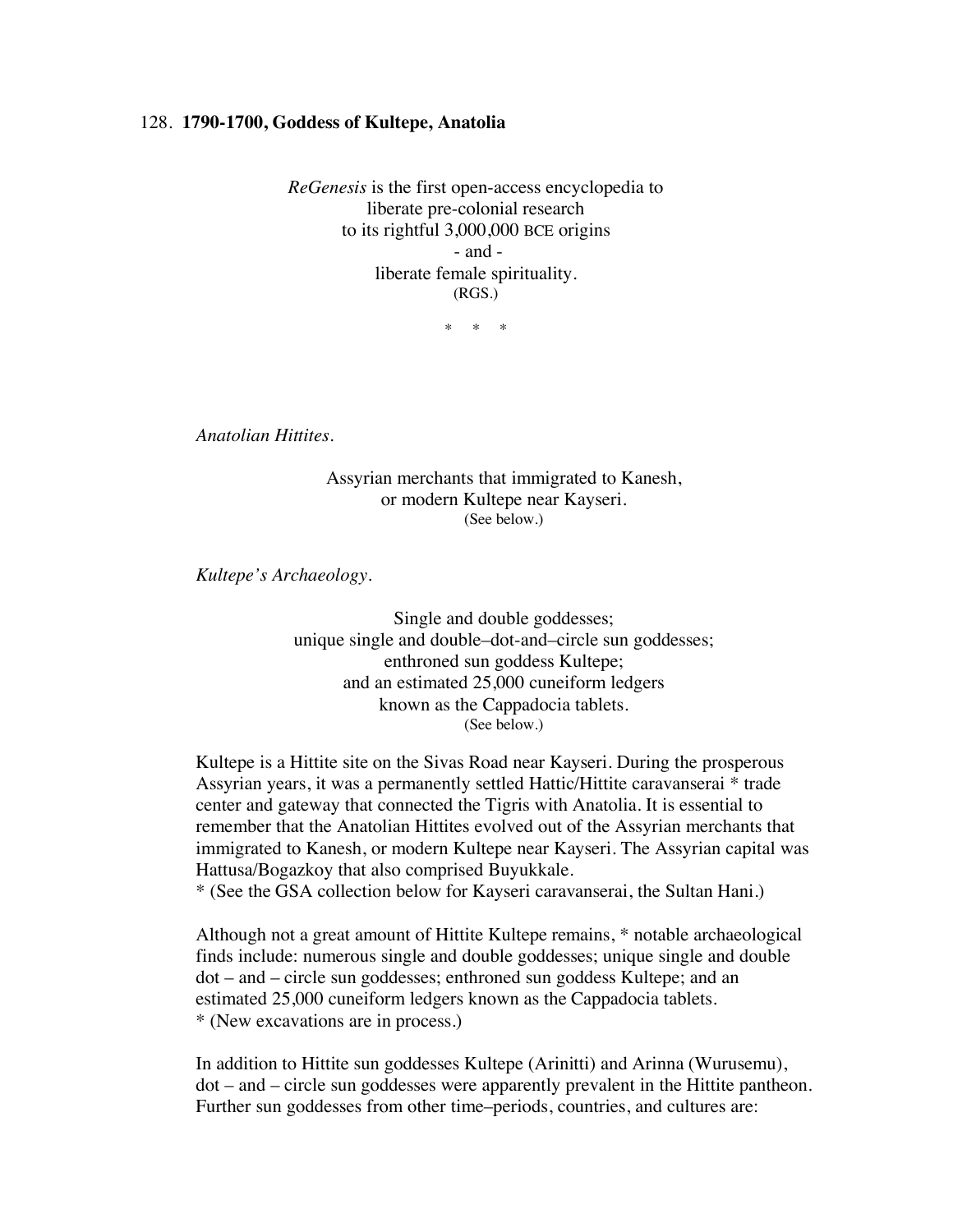Anahita (WM: 49); Egyptian Sekhmet and KA deity Isis; Germanic Sunna (Sunnu); Brythonic Aquae Sol (Sulis); Roman Sul-Minerva; Celtic Bridget; Baltic Saule; Finnish Paivatar; Siberian Kajae; Arabian Al-Ilat; and Shinto Amaterasu Omikami.

Further Anatolian plus Hittite research: 7250-6150, Çatal Hüyük, Anatolia (Central Turkey); 7100-6300, Cathedra Goddess of the Beasts, Çatal Hüyük, Anatolia; 7040-3500, Hacilar, Anatolia; 4400-2500, Kurgan Invasions Bring Catastrophic Destruction to Old Europe; 4000, Alaca Hüyük, Anatolia; 3500, Anatolia, Arinna, and Other Goddesses; 3000, Founding of Troy; 3000-2000, Anatolia, Kubaba and the Hittites; 2500, Troy, Anatolia; 2000, Anatolia; 2000, Indo-European Tribes; 1450-1260, Hattusa and Yazilikaya, Anatolia; 1400, Cybele and Buyukkale/Bogazkoy, Anatolia; 1320, Palestine - Assyria - Exodus of Hebrews from Egypt; 1260, Hittites, Anatolia; 1200, Perge, Anatolia; 1200-1000, Phrygians in Anatolia: 1184, Hittites and Trojan War, c. 1200; 1100-800, Mediterranean Dark Ages; 1050-850, Kubaba and Kubat, Anatolia; 750-650, Cybele and King Midas, Anatolia; 650-550, Anatolia; 630-620, Goddess Kore, Izmir Turkey; 588-587, Cybele's Dedication, Rome; 585-300, Lydia Replaces Phrygia, Anatolia; 282-263, Demeter's Priene Temple, Anatolia; 204, Cybele to Rome; 200, The Great Cybele: Magna Mater at Santoni Sicily; and 200, Greece and Pergamon, Anatolia. (RGS.) (For CE entries see: 324, St. Peter's Basilica; 432- 440, Santa Maria Maggiore; 410, Cybele and Fall of Rome; 1207-1273, Rumi and Mother; and 1870, Lyon's Basilica Built Over Cybele's Pagan Temple.) (RG.)

Further research on vulva images: 34,000-28,000, Les Eyzies Vulva Engravings, Dordogne Caves; 31,000, Chauvet Cave and Vulva Engravings; 30,000-25,000, Aurignacian Age; 30,000-25,000, Goddess of Willendorf, Austria; 25,000-20,000, Goddess of Laussel; 5300-4300, Climactic Phase and Script in Old Europe; 3000- 2000, Cycladic Goddesses; 2600-2000, Early Bronze Age, Crete, Chthonian; and 400, Celtic Sheela-na-gig. (RGS.) (For additional CE research, see illustration of a 1600 c. vulva labyrinth design in: Bord, Janet. *Mazes and Labyrinths of the World*. New York, NY: Dutton, 1976. 85, Fig. 127. ) **(**MLW.)

Further V/triangle/vulvic research: 70,000, Blombos Cave; 34,000-28,000, Les Eyzies Vulva Engravings, Dordogne Caves; 31,000, Chauvet Cave and Vulva Engravings; 30,000-25,000, The Aurignacian Age; 30,000, Labyrinths, Spirals, and Meanders; 30,000-25,000, Goddess of Willendorf, Austria; 8000/7000-5000, Early Neolithic; 7000-5000, Early Neolithic Crete; 5500-3500, Cucuteni (Tripolye) Culture, Eastern Europe; 5300-4300, Climactic Phase and Script in Old Europe; 4000-3000, Locmariaquer, Brittany Hook Symbology; 4000-3500, Gavrinis, Brittany France; 2000, Asherah; 1900-1800, Dawning of the African Alphabet and the Aniconic Goddess Triangle; 1500, Lachish Ewer, Triangle, and Menorah; and 800, Tanit (Also Taanit, Ta'anit, Tannit, or Tannin). (RGS.)

Further research on symbolic systems including the V/triangle/vulvic cave engravings and gender emergence: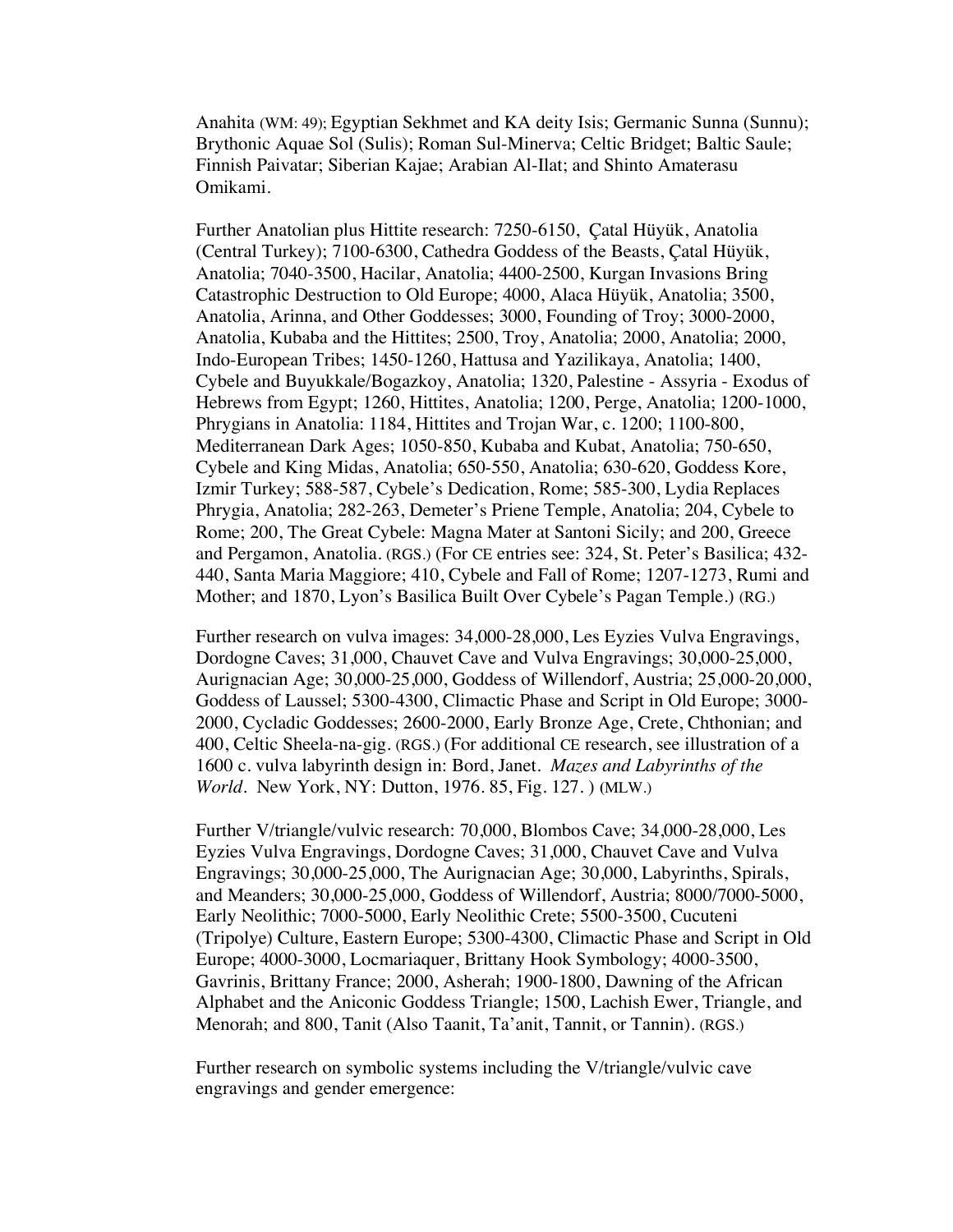- Caldwell, Duncan. "Supernatural Pregnancies: Common Features and New Ideas Concerning Upper Paleolithic Feminine Imagery." *Arts & Cultures.*  Geneva, Switzerland: Barbier-Mueller Museums, 2010. 52-75. (SPC.)
- Christ, Carol P. "Why Women Need the Goddess: Phenomenological, Psychological, and Political Reflections." *Womanspirit Rising: A Feminist Reader in Religion*. Eds. Carol P. Christ, and Judith Plaskow. San Francisco, CA: Harper & Row, 1979. 71-86. (WWN.)
- Clottes, Jean, and J. David Lewis-Williams. *The Shamans of Prehistory: Trance and Magic in the Painted Caves.* Trans. Sophie Hawkes. New York, NY: Harry N. Abrams, 1998. (SOP.)
- Conroy, L. P. "Female Figurines of the Upper Paleolithic and the Emergence of Gender." *Women in Archaeology: A Feminist Critique*. Eds. Hilary du Cros and Laurajane Smith. Canberra, Australia: Dept. of Prehistory, Research School of Pacific Studies, Australian National University, 1993. 153-160. (FF.)
- Jabr, Ferris. "Ars Longa." *New York Times Magazine,* Dec. 7, 2014: 18, 20. (ARSL.)
- Joan, Eahr Amelia. "Ochre's Living Lineage: The Gyne-Morphic Bloodline of Spirituality." Publication, 2018. (OLL.)
- Lewis-Williams, David J. *The Mind in the Cave: Consciousness and the Origins of Art.* London, England: Thames and Hudson, 2002. (MIC.)
- Marler, Joan, and Miriam R. Dexter, Eds. *Signs of Civilization: Neolithic Symbol System of Southeast Europe*. Novi Sad, Hungary: Institute of Archaeomythology, 2009. (SC.)
- McCoid, Catherine Hodge and LeRoy D. McDermott. "Toward Decolonizing Gender." *American Anthropologist* 98.2 (Jun. 1996): 319-326. (TDG.)
- Rubin, Alissa J. "A Mirror of Subterranean Wonders: Replica of Chauvet Cave Bristles with Lifelike Paintings." *New York Times*, Apr. 25, 2015: C1-C2. (MSW.)
- Tedlock, Barbara. *The Woman in the Shaman's Body: Reclaiming the Feminine in Religion and Medicine*. New York, NY: Bantam Books, 2005. (WSB.)

Further research on the various origins, translations and interpretations of: Syrian Kubaba; Lydian Kybebe; Phrygian Kubeleya/Kybele/Kultepe; plus Cybebe/Cybele/Cybelus:

- Akurgal, Ekrem*. Ancient Civilizations and Ruins of Turkey: From Prehistoric Times until the End of the Roman Empire*. Tran. John Whybrow and Mollie Emre. Ankara, Turkey: Turk Tarih Kurumu Basimevi, 1969. (ACRT.)
- Alvar, Jaime. *Romanizing Oriental Gods: Myth, Salvation and Ethics in the Cults of Cybele, Isis and Mithras*. Tran. Richard Gordon. Leiden, Amsterdam: E. J. Brill, 2008. (RIOG.)
- Baring, Anne and Jules Cashford. *The Myth of the Goddess: Evolution of an Image*. London, England: Viking, 1991. 391-415. (MG.)
- Bryce, Trevor. *The Kingdom of the Hittites*. Oxford, England: Oxford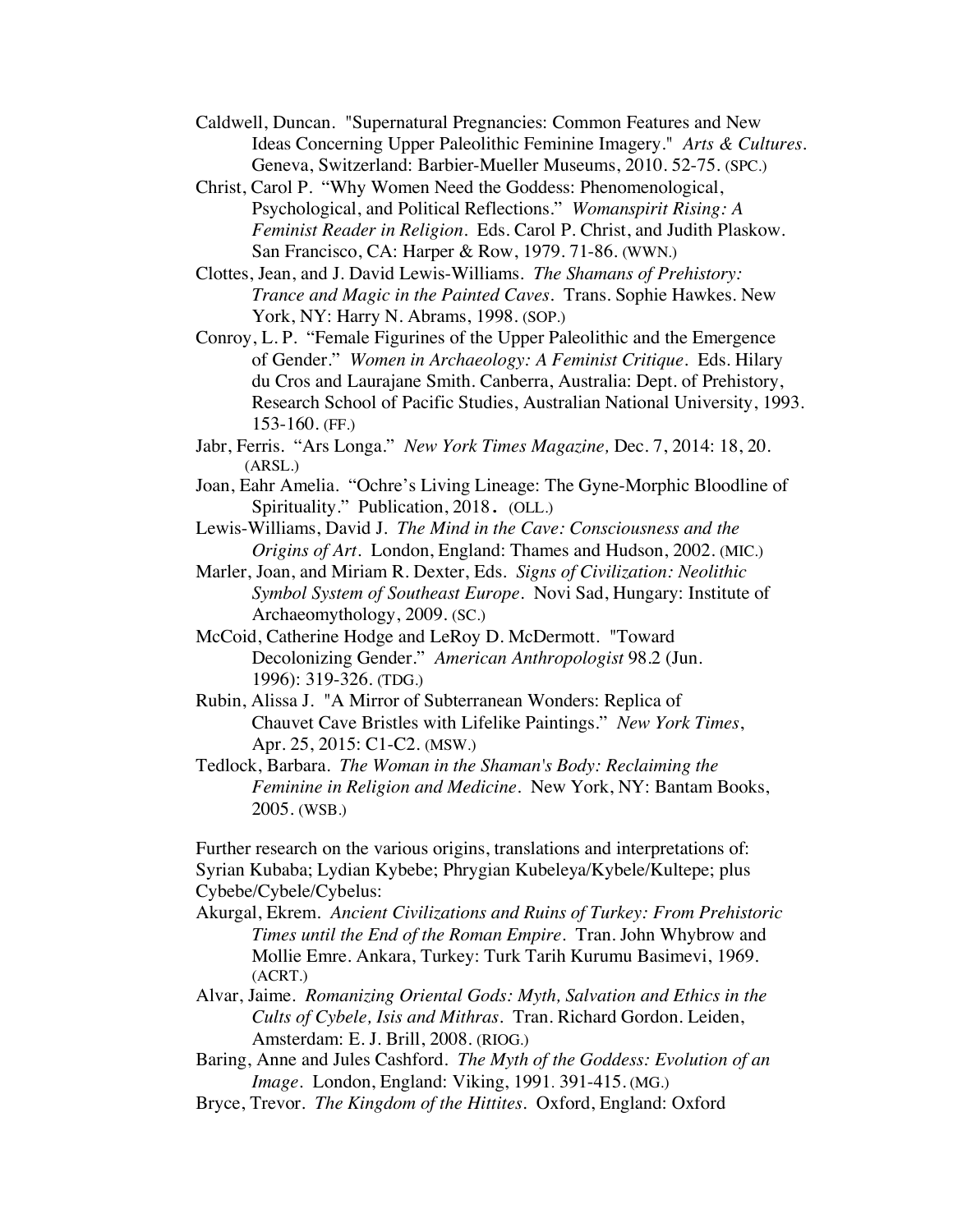University Press, 1999. (KH.)

- Collins, Billie Jean, Mary R. Bachvarova, and Ian Rutherford. *Anatolian Interfaces: Hittites, Greeks, and Their Neighbours: Proceedings of an International Conference on Cross-Cultural Interaction, September 17-19, 2004, Emory University, Atlanta, GA.* Oxford, England: Oxbow Books, 2008. (AIHG.)
- Diakonoff, I. M. "Women in Old Babylonia not under Patriarchal Authority." *Journal of the Economic and Social History of the Orient 29.3 (Oct.*  1986): 225-238. (WOB.)
- Edgu, Ferit, Ed. *The Anatolian Civilizations I: Prehistoric/Hittite/Early Iron Age*. Istanbul, Turkey: Turkish Ministry of Culture and Tourism, 1983. (ACI.)
	- \_\_\_\_\_. *The Anatolian Civilizations II: Greek/Roman/Byzantine*. Trans. Nursin Asgari. Istanbul, Turkey: Turkish Ministry of Culture and Tourism, 1983. (ACII.)
- Ergener, Reşit. *Anatolia, Land of Mother Goddess*. Ankara, Turkey: Hittite Publications, 1988. (AL.)
- Finkelberg, Margalit. "Anatolian Languages and Indo-European Migrations to Greece." *The Classical World* 91.1 (Sep.-Oct. 1997): 3-20. (ALI.)
- Hawkins, J. D. "Kubaba at Karkamiš and Elsewhere." *Anatolian Studies* Vol. 31 (1981): 147-176. (KKE.)
- Justus, Carol F. **"**Indo-Europeaization of Myth and Syntax in Anatolian Hittite: Dating of Texts as an Index.*" Journal of Indo-European Studies* Vol. 11.1/2 (Spring-Summer 1983): 59-103. (IEMS.)
- Lerner, Gerda. *The Creation of Patriarchy.* Oxford, England: Oxford University Press, 1986. (TCOP.)
- Mellink, Machteld J. "Archaeology in Asia Minor." *American Journal of Archaeology* 64.1 (Jan. 1960): 57-69. (AAM.)
- Munn, Mark. "Kybele as Kubaba in a Lydo-Phrygian Context." Paper presented at the *Cross-Cultural Conference on Hittites, Greeks and Their Neighbors in Central Anatolia.* Emory University, 2004. (KK.)
- \_\_\_\_\_. *The Mother of the Gods, Athens, and the Tyranny of Asia: A Study of Sovereignty in Ancient Religion.* Berkeley, CA: University of California Press, 2006. 120-127. (MGA.)
- \_\_\_\_\_. "Kybele as Kubaba in a Lydo-Phrygian Context." *Anatolian Interfaces: Hittites, Greeks, and Their Neighbours: Proceedings of an International Conference on Cross-Cultural Interaction, September 17-19, 2004, Emory University, Atlanta, GA.* Eds. Billie Jean Collins, Mary R. Bachvarova, and Ian Rutherford. Oxford, England: Oxbow Books, 2008. 159-164. (KKLP.)
- Rein, Mary Jane. *The Cult and Iconography of Lydian Kybele.* Diss. Harvard University, 1993. Ann Arbor, MI: ProQuest/UMI, 1993. (Publication Number: AAT 9412386.) (CILK.)
- Roscoe, Will. "Priests of the Goddess: Gender Transgression in Ancient Religion." *History of Religions* 35.3 (Feb. 1996): 195-230. (POG.)
- Sfameni, Giulia Gasparro. *Soteriology and Mystic Aspects in the Cult of*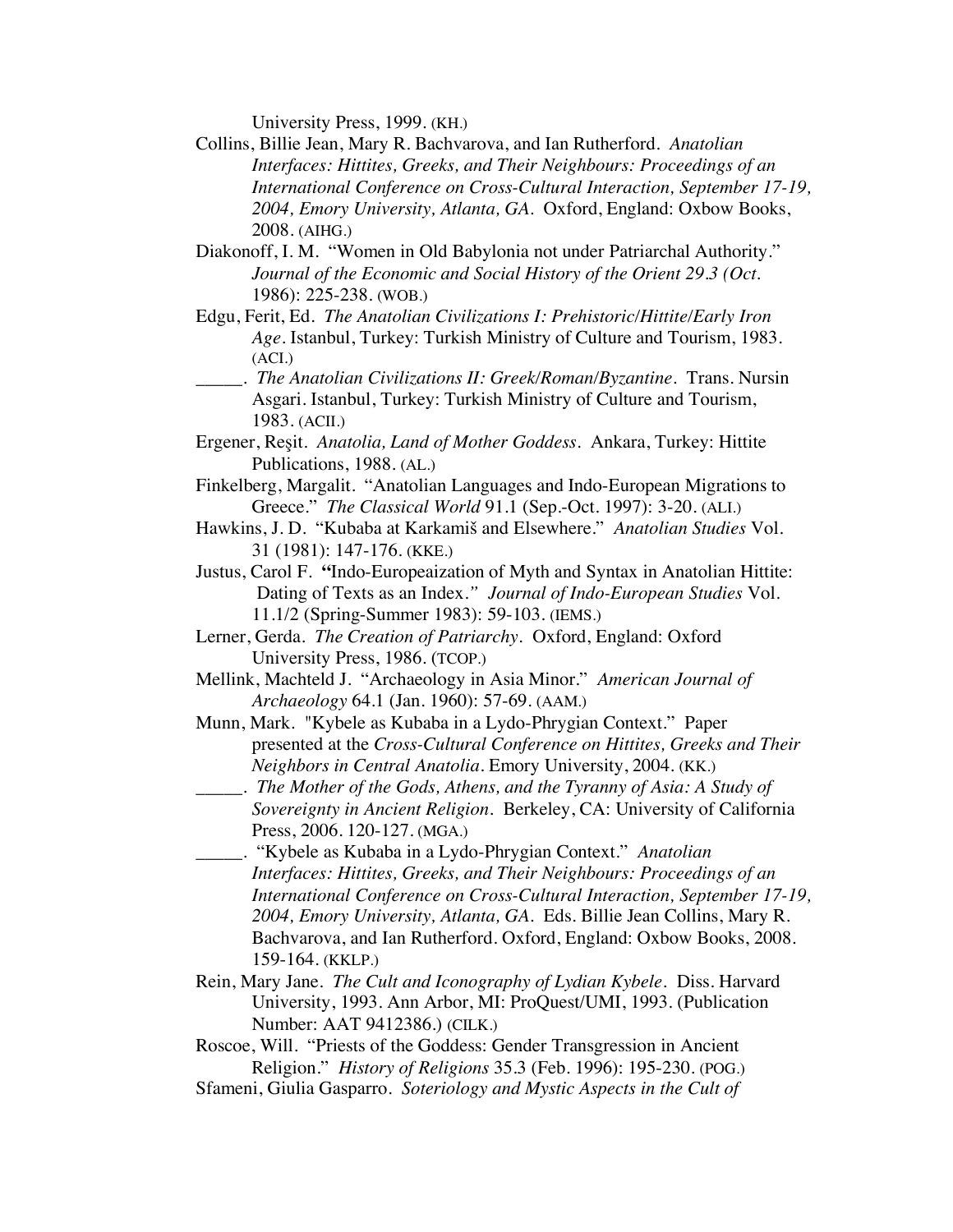*Cybele and Attis.* Leiden, Netherlands: E. J. Brill, 1985. (SMA.)

- Showerman, Grant. *The Great Mother of the Gods*. Chicago, IL: Argonaut, 1969. 49-70, 92-93, 109. (GMG.)
- Taylor, Patrick. "The Gala and the Gallos." *Anatolian Interfaces: Hittites, Greeks, and Their Neighbours: Proceedings of an International Conference on Cross-Cultural Interaction, September 17-19, 2004*, Emory University, GA.Eds. Billie Jean Collins, Mary R. Bachvarova, and Ian Rutherford. Oxford, England: Oxbow Books, 2008. 173-180. (GATG.)
- Twohig, Elizabeth Shee. *The Megalithic Art of Western Europe*. Oxford, England: Oxford University Press, 1981. (MAWE.)
- Vermaseren, Maarten M. J. *Cybele and Attis: The Myth and the Cult.* Trans. A. M. H. Lemmers. London, England: Thames and Hudson, 1977. (CAA.)
- Vermaseren, Maarten M. J., and Eugene Lane. *Cybele, Attis, and Related Cults: Essays in Memory of M. J. Vermaseren*. Leiden, Netherlands: E. J. Brill, 1996. (CAR.)
- Vassileva, Maya. "Further Considerations on the Cult of Kybele." *Anatolian Studies* 51 (2001): 51-63. (FC.)

For a further research on cupmarks [cup-marks] plus the circle – and – dot motif including Egyptian circumpunct, Hawaiian Petroglyphs, Pythagorean cosmogony, life – death – and – regeneration, and rotation of the seasonal cycles:

- Baring, Anne, and Jules Cashford. *The Myth of the Goddess: Evolution of an Image*. London, England: Viking, 1991. 48. (MG.)
- Berry, Thomas. *The Great Work: Our Way into the Future.* New York, NY: Bell Tower, 1999. (GWO.)
- Cooper, J. C. *Symbolism: The Universal Language*. Wellingborough, England: Aquarian Press, 1982. 36. (SUL.)
- Cox, J. H., and Edward Stasack. *Hawaiian Petroglyphs*. Honolulu, Hawaii: Bishop Museum Press, 1970. (H.)
- Crawford, Osbert Guy Stanhope. *The Eye Goddess*. 2nd Ed. Oak Park, IL: Delphi Press, 1991. Figs. 46, plate 42b, and pp. 32-32, and 135. (TEG.)
- Fleming, Andrew. "The Myth of the Mother Goddess." *World Archaeology* 1 (1969): 247-261: (MMG.)
- Gimbutas, Marija Alseikaite. *Goddesses and Gods of Old Europe, 6500-3500 BC: Myths and Cult Images*. 2nd ed. London, England: Thames and Hudson, Ltd., 1984. [*The Gods and Goddesses of Old Europe, 7000-3500 BC: Myths, Legends, and Cult Images.* Berkeley, CA: University of California Press, 1974.] (GGE.)
- \_\_\_\_\_. *The Language of the Goddess*. San Francisco, CA: Harper San Francisco, 1989. 61, Fig. 6.5. (LOG.)
- \_\_\_\_\_. *The Civilization of the Goddess: The World of Europe*. San Francisco, CA: Harper, 1991. 304-5. (COG.)
- \_\_\_\_\_. "Tombs as Wombs of the Goddesses." Ed. Miriam Robbins Dexter. *Shaman's Drum* No. 51 (Spring 1999): 41-49. (TAW.)
- Hemenway, Priya. *Divine Proportion: Phi in Art, Nature, and Science*. New York, NY: Sterling Publishers, 2005. 56. (DPP.)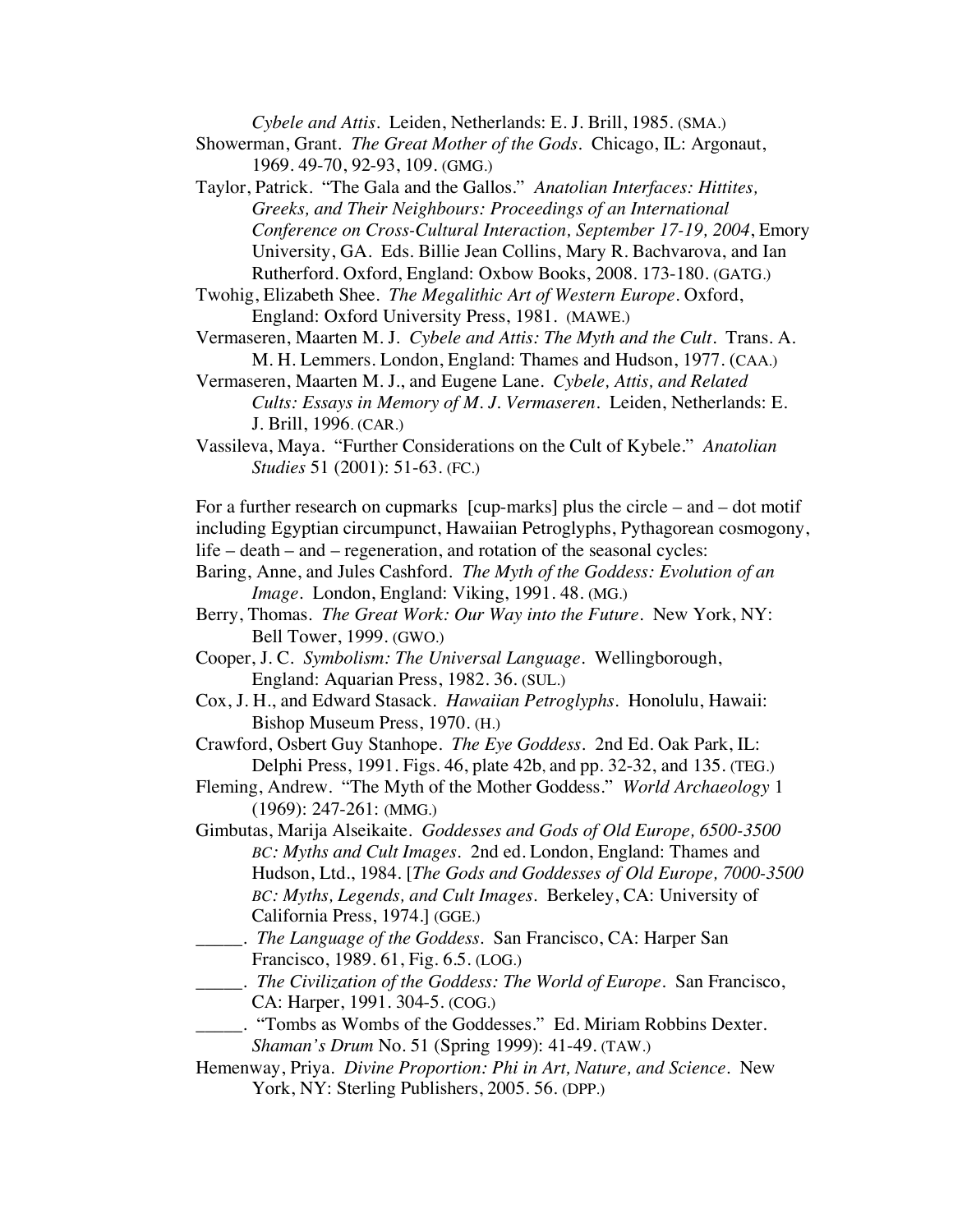- Magee, Peter. "The Impact of Southeast Arabian Intra-Regional Trade on Settlement Location and Organization during the Iron Age II Period." *Arabian Archaeology and Epigraphy* 15.1 (May 2004): 24-42. (ISA.)
- Meaden, George Terence. *The Goddess of Stones: The Language of the Megaliths*. London, England: Souvenir, 1991. 110. (GS.)
- Nilsson, Martin Persson*. The Minoan-Mycenaean Religion and its Survival in Greek Religion.* 1927*. New* York, NY: Biblo and Tannen, 1950. 415- 421. (MMRS.)
- Twohig, Elizabeth Shee. *The Megalithic Art of Western Europe*. Oxford, England: Oxford University Press, 1981. Plates 4-26, 13, 30, 33-36 and pages 106-119. (MAWE.)

Further double/twin goddess including further double-axe research: 30,000 Labyrinths, Spirals, and Meanders; 26,000, Grimaldi Caves; 25,000-20,000, Goddess of Laussel; 7250-6150, Çatal Hüyük; 6000, Sicilians to Malta; 5500- 3500, Cucuteni (Tripolye) Culture, Eastern Europe; 5400-4100, Vinca Culture and Bird and Snake Culture; 5200, Malta and Gozo; 4400-2500, Olympus Hera; 4000, Alaca Hüyük, Anatolia; 3500, Anatolia, Arinna, and Other Goddesses; 3000, Middle Indo-European Bronze Age; 3,000, Tell Brak; 2600-2000, Early Bronze Age, Crete, Chthonian; 1750, Ishtar; 1000, Double Goddess Transition; 630-620, Goddess Kore, Izmir Turkey; 500, Greek Mysteries; and 282-263, Demeter's Priene Temple. (RGS.)

Further caravan routes and caravanserai research: 40,000, Har Karkom; 25,000, Caravanserai, Trade Routes, and Dark Mothers; 12,000 Pamukkale*/*Hierapolis, Anatolia (Central Turkey); 3250, Scorpion Tableau, Earliest Egyptian Proto-Hieroglyphics; 3000, Tell Brak; 2200, Nahariyah and Ashrath-Yam; 1800, Re-Visioning Goddess Sarah and Abraham; 1750-1700, Goddess of Kultepe, Anatolia; 1000, Ephesus, Anatolia; 900-800, Ka Goddess, Salamis, Cyprus; 900, Taanach, Canaanite Libation Stand; 800, Tanit; 800, Carthage, Africa, the Goddess Tanit and Sacrifice; 800-700, Kuntillet Ajrud and Khirbet El-Qom; 630- 620, Goddess Kore, Izmir, Turkey; 600-398,

Astarte/Anat/Ashtaroth/Asherah/Ishtar and Yahweh, Egypt; 600, Goddess Kaabou at Petra, Jordan plus Mecca, Saudi Arabia; 370, Isis and Philae, Egypt; 323-30, Kom Ombo Temple; and 100, Mecca, the Ka'aba and Sacred Stones. (RGS.)

Further research on the Anatolian Seljug Caravanserais and other key extended trade centers and routes throughout the ancient world:

Lawler, Andrew. "Erbil Revealed." *Archaeology* 67.5 (Sep. – Oct. 2014): 39. (ER: 39.)

Yavuz, Aysil Tukel. "The Concepts That Shape Anatolian Seljug Caravanserais." *Muqarnas*, Vol. 14 (1997): 80-95. (CSA.)

The migrations routes stretched up from South Africa and fingered out through: Shabwa, Yemen; Aswan, Egypt; Petra, Jordan; Anatolia; and Riyadh, Saudi Arabia eventually spreading over and across the Asiatic Steppe and then into the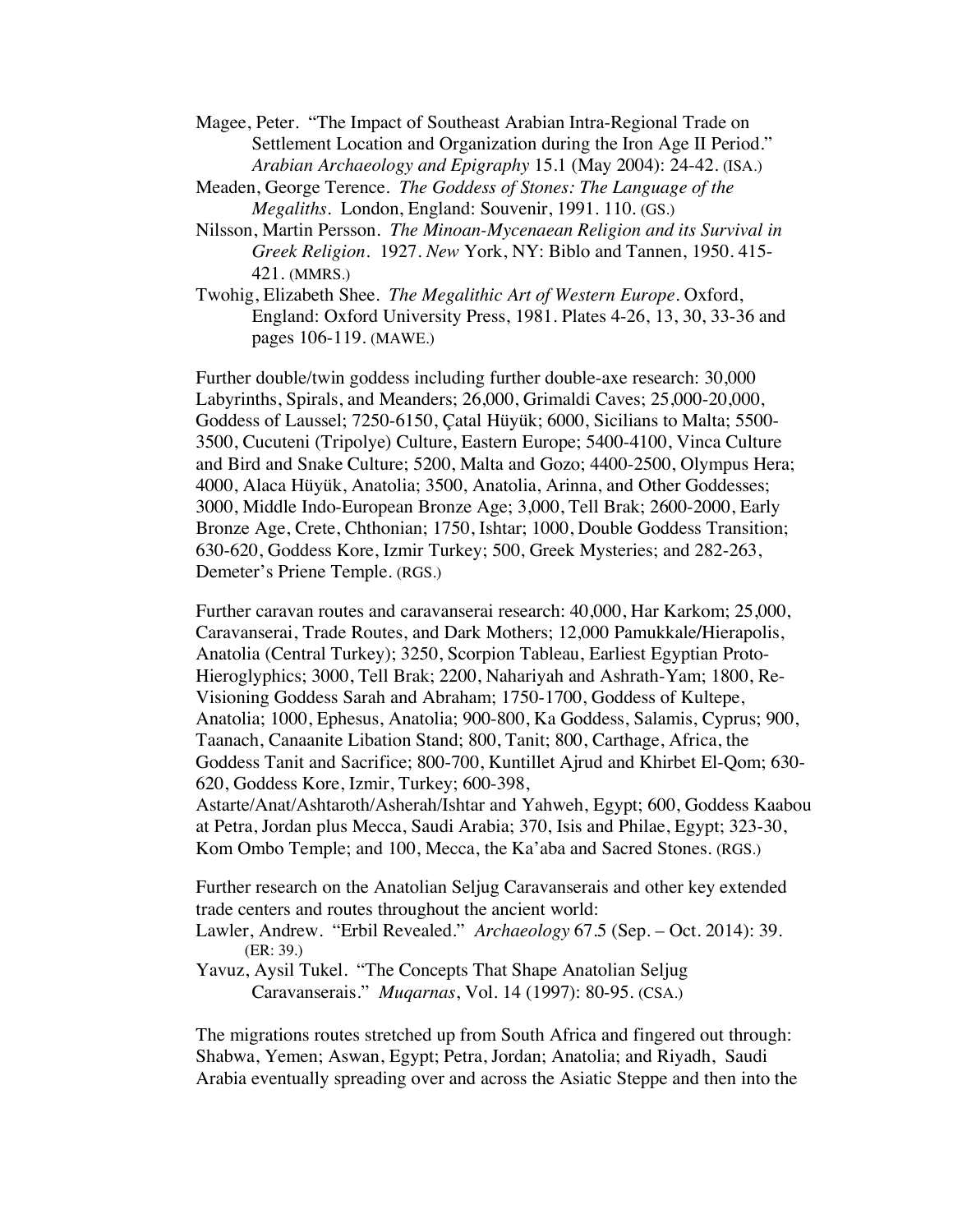ancient Far East. \* Along these ancient paths and trade routes, caravanserai\*\* also began to emerge along the way. \*\*\*

\* The source of the information about these migrations routes was discovered on an ancient Jordanian trade map at Petra and later discussed at length with the site director during the October 1989 fieldwork project at Petra, Jordan. \*\* For new discoveries in northeastern Bangladesh, see Wari-Bateshwar (Sounagoura), possible trading post linking the Mediterranean with Southeast Asia. Also see ancient Sideng Caravan in Shaxi, located in the Hengduan Mountains, Himalayan foothills of Southwest China. Also see  $4<sup>*</sup>$  c., CE Chinese cave temple/s Dunhuang, originally a caravanserais trading post. \*\*\* Selected examples of caravanserais discussed in *ReGenesis* from numerous North African, European, Asia Minor, and Near Eastern museums and archaeological sites include: Byblos; Tell Brak; Arbela; Heliopolis; Baalbec; Acilisena; Pontus; Cappadocia, Phrygia; Gezer; Gaza; Eilat; Ophir; Sinai; Har Karkom; Gebel Tjauti/Abydos; Luxor; Perge; Nahariyah; Ashrath – Yam; Ephesus; Cypriot Salamis; Carthage; Taanach; Kuntillet Ajrud; Khirbet El-Qom; Carchemish; Palmyra, Petra; Mecca; Hittite Bogazkoy; Philae; Kom Ombo; Arabian Muweilah; Elephantine Island, Egypt, and other Egyptian Ports. (Additional caravan shrine centers, apparently frequented by Abraham include: Ur; Haran; Damascus; Shechem; Bethel and Hebron.) (STP: 89, 93; COA: 108-9, 119.) (Modified from RGS: 25,000, Caravanserai, Trade Routes, and Dark Mothers.) (UNESCO world–heritage site Palmyra was invaded and seized by Islamic militants on 5–20–2015. Ancient Palmyra was a major caravan juncture for centuries, crossroad center of trade, dark–deity rituals, water–healing facilities, and mercantile information exchange resource for Greek, Roman, Persian and Islamic cultures. As a world–crossroad repository, Palmyra's archaeology is/was (?) an iconic legacy and archive of ancient civilizations.)

IMAGE: MAP OF ANATOLIAN GODDESSES: (ANATOLIA) TURKEY. PHOTO: © GSA. DESCRIPTION: MAP OF ANATOLIAN GODDESSES, (ANATOLIA) TURKEY. SLIDE LOCATION TURKEY, SHEET 45A, ROW 1, SLEEVE 1, SLIDE #436, BCE.

CO\_TUR\_S45A\_R1\_SL1\_S436.jpg

SHOT ON LOCATION: EPHESUS MUSEUM (EFES MUZESI): SELCUK, (ANATOLIA) TURKEY.

NOTE 1:

FOLLOWING THE AFRICAN INTERCONTINENTAL DISPERSIONS, INCLUDING ANATOLIAN TRADE ROUTES, THE VENERATION OF THE DARK MOTHERS BEGAN TO SPREAD THROUGHOUT ALL CONTINENTS (AO: 1-2; RGS). NOTE 2: FIELDWORK PROJECT 1986.

IMAGE: KULTEPE ENVIRONS: KULTEPE, (ANATOLIA) TURKEY. PHOTO: © GSA. DESCRIPTION: KULTEPE SURROUNDING AREA, KULTEPE TURKEY. SLIDE LOCATION TURKEY, SHEET 68, ROW 3, SLEEVE 3, SLIDE #877, BCE. CO\_TUR\_S68\_R3\_SL3\_S877 SHOT ON LOCATION: KULTEPE SURROUNDING AREA: KULTEPE, (ANATOLIA) **TURKEY** NOTE 1: FIELDWORK PROJECT 1986.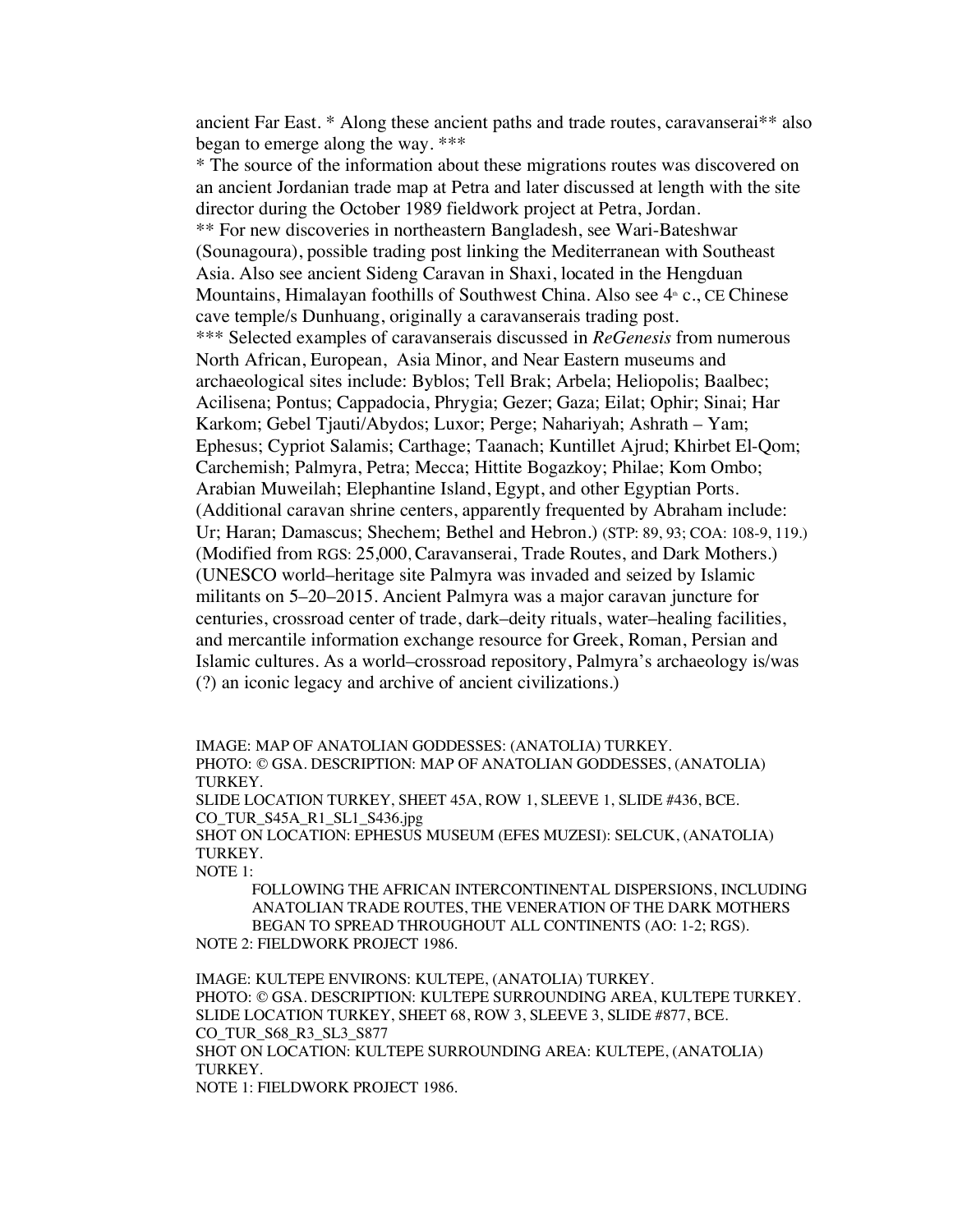IMAGE: CAPPADOCIAN ENVIRONS: GORME, (ANATOLIA) TURKEY. PHOTO: © GSA. DESCRIPTION: CAPPADOCIAN ENVIRONS, GORME, (ANATOLIA) TURKEY.

SLIDE LOCATION TURKEY, SHEET 69, ROW 4, SLEEVE 3, SLIDE #899, BCE. CO\_TUR\_S69\_R4\_SL3\_S899

SHOT ON LOCATION: CAPPADOCIA ENVIRONS: GORME, (ANATOLIA) TURKEY. NOTE 1: KIZLAR MONASTIRI (GIRLS MONASTERY) FOR 300 GIRLS, LARGEST MONASTIC COMPLEX IN THE REGION.

NOTE 2: VOLCANIC ERUPTIONS OF ERCIYES DAGI (NR. KULTEPE). SOFT ASH STONE: HOLLOWED OUT HONEYCOMB CHURCHES, MONASTERIES AND HOMES. NOTE 3: FIELDWORK PROJECT 1986.

IMAGE: CAPPADOCIAN VALLEY: GORME, (ANATOLIA) TURKEY. PHOTO: © GSA. DESCRIPTION: CAPPADOCIAN LUNAR LANDSCAPE AND TROGLODYTE ENVIRONS. ALTHOUGH ONCE HITTITE HEARTLAND, NOW ECHOES EARLY CHRISTIAN OR PRE-ICONOCLASTIC (C. 5500-725) MONASTERIES, GORME, (ANATOLIA) TURKEY.

SLIDE LOCATION TURKEY, SHEET 69, ROW 2, SLEEVE 2, SLIDE #888, BCE. CO\_TUR\_S69\_R2\_SL2\_S888

SHOT ON LOCATION: CAPPADOCIA: GORME, TURKEY.

NOTE 1: KIZLAR MONASTIRI (GIRLS MONASTERY) FOR 300 GIRLS, LARGEST MONASTIC COMPLEX IN THE REGION.

NOTE 2: VOLCANIC ERUPTIONS OF ERCIYES DAGI (NR. KULTEPE). SOFT ASH STONE HOLLOWED OUT HONEYCOMB CHURCHES, MONASTERIES AND HOMES. NOTE 3: FIELDWORK PROJECT 1986.

,IMAGE: DOUBLE GODDESS: KULTEPE, (ANATOLIA) TURKEY. PHOTO: © GSA. DESCRIPTION: DOUBLE GODDESS, KULTEPE, (ANATOLIA) TURKEY. SLIDE LOCATION TURKEY, SHEET 58, ROW 1, SLEEVE 5, SLIDE #694, 1790-1700 BCE. CO\_TUR\_S58\_R1\_SL5\_S694.jpg

SHOT ON LOCATION: MUSEUM OF ANATOLIAN CULTURES: ANKARA, (ANATOLIA) TURKEY.

NOTE 1: FIELDWORK PROJECT 1986.

IMAGE: SUN GODDESS ARINNA: KULTEPE, (ANATOLIA) TURKEY. PHOTO: © GSA. DESCRIPTION: ALABASTER SUN DISK GODDESS ARINNA CARRYING TWIN GODDESS INC. TRIANGULAR HEADS. ALSO NOTE X CROSS BAND, PLUS CIRCLE – AND – DOT (CIRCUMPUNCT) = PRIMARY WOMB-SPARK, KULTEPE,

(ANATOLIA) TURKEY. (ACI: 121, FIG. A272.)

SLIDE LOCATION TURKEY, SHEET 67, ROW 3, SLEEVE 3, SLIDE #859, BCE. CO\_TUR\_S67\_R3\_SL3\_S859

SHOT ON LOCATION: KAYSERI ARCHAEOLOGY MUSEUM: KAYSERI, TURKEY. NOTE 1:

[ARINNA] WAS QUEEN OF THE LAND, MISTRESS OF KINGS AND QUEENS OF HATTI, DIRECTING THE GOVERNMENT OF THE COUNTRY. … THUS, IN THE STATE RELIGION THE WEATHER – GOD OF HATTI TOOK SECOND PLACE TO THE SUN-GODDESS OF ARINNA (TOL: 115; RGS). (SOURCE: RGS.)

NOTE 2: SEE WINN AND PETRIE FOR FURTHER EXAMPLES OF THE CONCENTRIC CIRCLE – AND – DOT (CIRCUMPUNCT) MOTIF. M. M. WINN. (PW: 90, 119, 148, 313.) FLINDERS PETRIE. (DPA: XLIX, #OF 7 - #OF 9 - #OG 5.) NOTE 3: FIELDWORK PROJECT 1986.

IMAGE: DOUBLE GODDESS WITH DOT – AND – CIRCLE: KULTEPE, (ANATOLIA) TURKEY.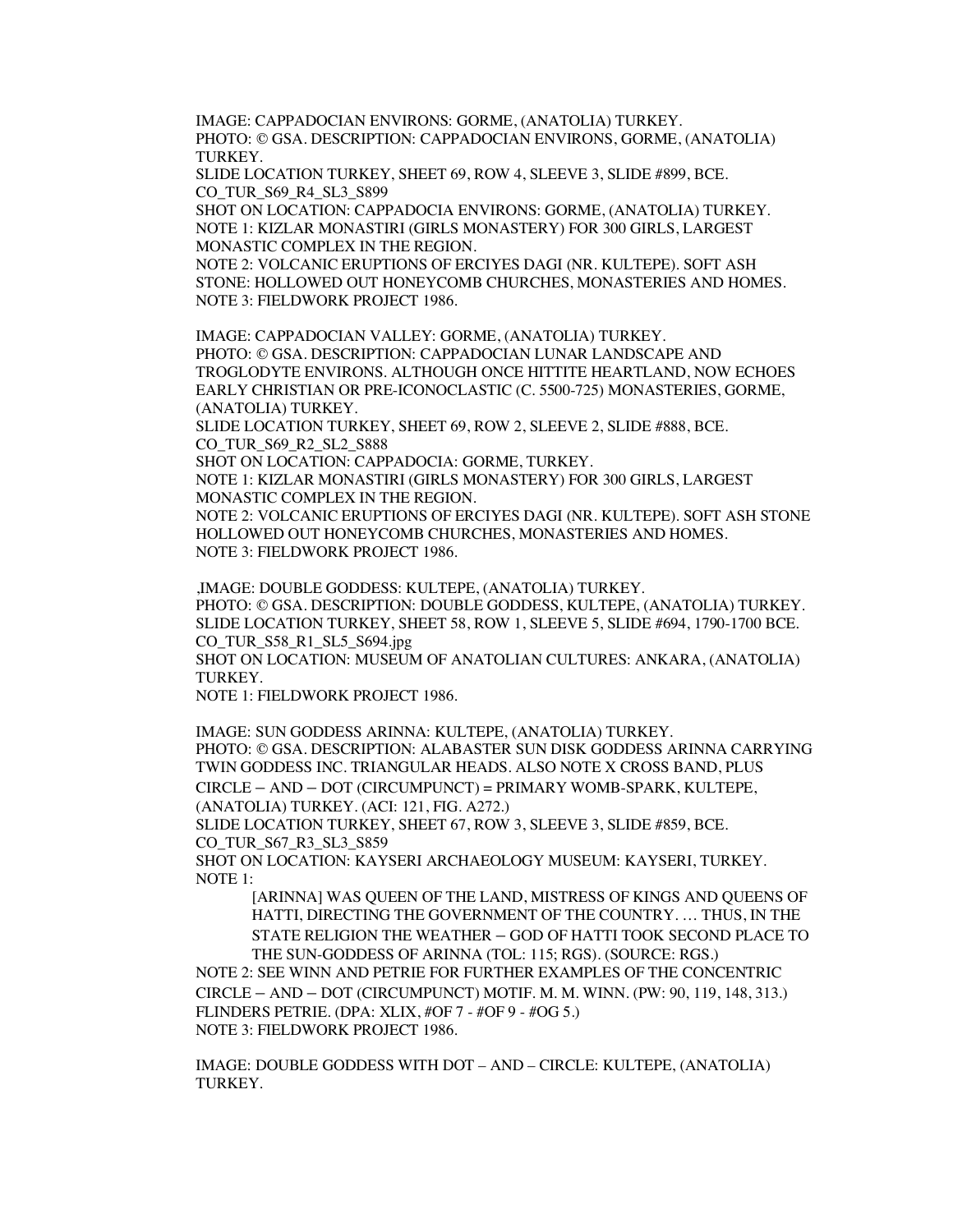PHOTO: © GSA. DESCRIPTION: ASSYRIAN DOUBLE GODDESS WITH TRIANGULAR HEADS ON A MEMORIAL SUN DISK INC. DOT – AND – CIRCLE (CIRCUMPUNCT) = PRIMARY WOMB-SPARK.

SLIDE LOCATION TURKEY, SHEET 57, ROW 4, SLEEVE 1, SLIDE  $\#685$ ,  $3^{\text{no}}$  C. BCE. CO\_TUR\_S57\_R4\_SL1\_S685.jpg

SHOT ON LOCATION: MUSEUM OF ANATOLIA CIVILIZATIONS: ANKARA, (ANATOLIA) TURKEY.

NOTE 1: HATTIAN GODDESSES INTRODUCED AROUND 3500 BCE INCLUDE CYBELE/KYBELE AND KULTEPE. KULTEPE WAS THE SUN GODDESS ARINNA, ALSO LATER KNOWN AS GODDESS WURUSEMU AND GODDESS ARINITTI. (RGS.) (SOURCE: ENTRY ABOVE.)

NOTE 2: SEE WINN AND PETRIE FOR FURTHER EXAMPLES OF THE CONCENTRIC CIRCLE – AND – DOT (CIRCUMPUNCT) MOTIF. M. M. WINN. (PW: 90, 119, 148, 313.) FLINDERS PETRIE. (DPA: XLIX, #OF 7 - #OF 9 - #OG 5.) NOTE 3: FIELDWORK PROJECT 1986.

IMAGE: SUN – DISK TRIPLE GODDESS KULTEPE: (ANATOLIA) TURKEY. PHOTO: © GSA. DESCRIPTION: SUN – DISK TRIPLE GODDESS INC. DOT AND CIRCLE (CIRCUMPUNCT) = PRIMARY WOMB-– SPARK, POSSIBLY ARINNA. SLIDE LOCATION TURKEY, SHEET 67, ROW 2, SLEEVE 2, SLIDE #853, c. 2250-2000 BCE.

CO\_TUR\_S67\_R2\_SL2\_S853

SHOT ON LOCATION. KULTEPE FROM THE KAYSERI ARCHAEOLOGICAL MUSEUM: KAYSERI, TURKEY.

NOTE 1:

THE WORKING 'CIRCLE – AND – DOT' HYPOTHESIS IS THAT KULTEPE – ARINNA –WURUSEMU – ARINITTI LIKE OTHER GREAT MOTHER GODDESSES SYMBOLIZE NEW SEEDS SOWN IN A FERTILE FIELD (MG: 48; GGE: 205), TRANSFORMING NEW LIFE OUT OF DEATH BOTH PHYSICALLY AND AGRICULTURALLY. AS NOTED EARLIER BY VERMASEREN, *SHE IS ACTUALLY THE EARTH, WHICH CONTAINS AND PRODUCES LIFE [AND] … UNIVERSALLY WORSHIPPED AS THE MIGHTY MOTHER* (CAA: 13; RGS). (SOURCE: ENTRY ABOVE.)

NOTE 2: SEE WINN AND PETRIE FOR FURTHER EXAMPLES OF THE CONCENTRIC CIRCLE – AND – DOT (CIRCUMPUNCT) MOTIF. M. M. WINN. (PW: 90, 119, 148, 313.) FLINDERS PETRIE. (DPA: XLIX, #OF 7 - #OF 9 - #OG 5.) NOTE 3: FIELDWORK PROJECT 1986.

IMAGE: ARIANNA WITH CIRCLE – AND – DOT: KULTEPE, (ANATOLIA) TURKEY. PHOTO: © GSA. DESCRIPTION: ARIANNA AND A MEMORIAL SOLAR DISK NECKLACE WITH DOT AND CIRCLE (CIRCUMPUNCT), PRIMARY WOMB – SPARK, KULTEPE, (ANATOLIA) TURKEY.

SLIDE LOCATION TURKEY, SHEET 67, ROW 4, SLEEVE 3, SLIDE #862, C. 3<sup>®</sup> MIL. BCE. CO\_TUR\_S67\_R4\_SL3\_S862

SHOT ON LOCATION: KAYSERI ETHNOGRAPHY MUSEUM: KAYSERI, TURKEY. NOTE 1: "THE DOMINANT METAPHORIC THEME THAT IS INHERENT IN THE 'CIRCLE – AND – DOT' MOTIF IS A WOMB – SPARK OR 'QUICKENING-THE WOMB OF DEATH MADE FERTILE FOR NEW LIFE' (COG: 305; RGS)."

NOTE 2: SEE WINN AND PETRIE FOR FURTHER EXAMPLES OF THE CONCENTRIC CIRCLE – AND – DOT (CIRCUMPUNCT) MOTIF. M. M. WINN. (PW: 90, 119, 148, 313.) FLINDERS PETRIE. (DPA: XLIX, # OF 7 - #OF 9 - #OG 5.) NOTE 3: FIELDWORK PROJECT 1986.

IMAGE: ENTHRONED FUNERARY GODDESS: KULTEPE, (ANATOLIA) TURKEY.